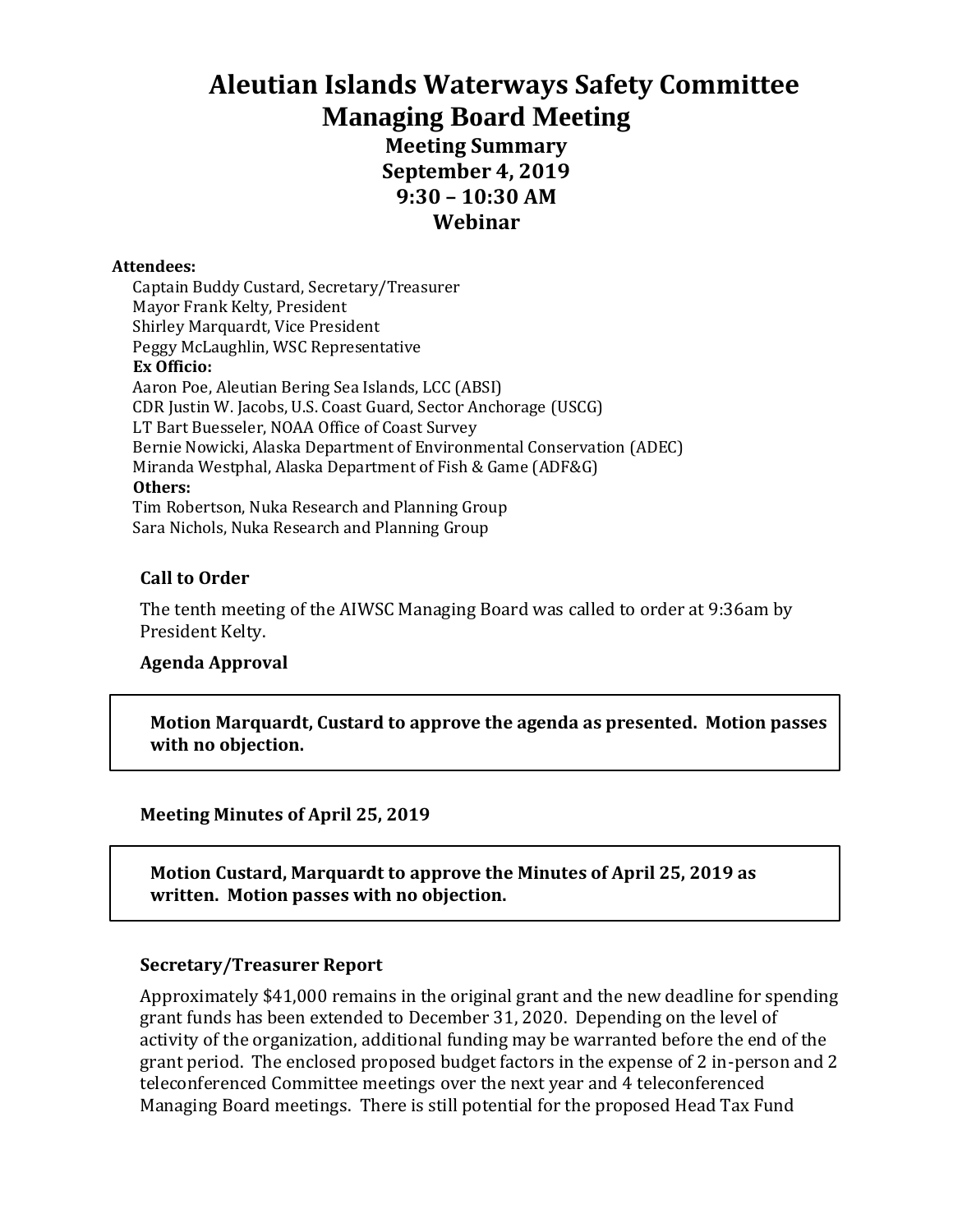Initiative and NRDA funding. Marquardt acknowledged that Nuka Research has done great work keeping operational costs down while administering the grant funds. The group decided to revisit the budget discussion further along in the agenda when discussing the organization's funding structure.

# **Committee Chair Report**

Ms. McLaughlin reported that Summer schedules have hindered Workgroups from getting together. Several outlying action items from the May meeting will be handled by the workgroup members before the next Committee meeting now that we are into the Fall.

# **Facilitators Report**

Mr. Robertson reported that the petition to extend the deadline for the NFWF grant funds was approved and gave an overview of th[e approved operating budget,](https://www.dropbox.com/work/NUKA%20PROJECTS/National%20Fish%20and%20Wildlife%20Foundation%20(NFWF)/Aleutians%20Waterway%20Safety%20Committee/Managing%20Board%20Record/2019%20Record/September%204%20Call/Meeting%20Materials?preview=190709NFWF+Proposed+Budget+Report.drft+.pdf) noting that the Board will have the opportunity later in the agenda to formally approve and discuss the budget. He requested direction from the Board regarding the next HSC meeting and then Nuka Research will begin the planning to make it happen.

# **NHS Conference Report**

Ms. Marquardt thanked the Board for approving the funds to send her to the Conference and Nuka Research for help arranging her travel. She gave an overview of [written](https://www.dropbox.com/work/NUKA%20PROJECTS/National%20Fish%20and%20Wildlife%20Foundation%20(NFWF)/Aleutians%20Waterway%20Safety%20Committee/Managing%20Board%20Record/2019%20Record/September%204%20Call/Meeting%20Materials?preview=190802+NHC+Report+to+AIWSC+Board.pdf)  [report](https://www.dropbox.com/work/NUKA%20PROJECTS/National%20Fish%20and%20Wildlife%20Foundation%20(NFWF)/Aleutians%20Waterway%20Safety%20Committee/Managing%20Board%20Record/2019%20Record/September%204%20Call/Meeting%20Materials?preview=190802+NHC+Report+to+AIWSC+Board.pdf) submitted with the packet. The group discussed one major difference between the AIWSC and the Committees in the Gulf Coast and East Coast regions is how they are funded and supported. They are ad-hoc committees with no formality or structure and many do not have Harbor Safety Plans. They are funded by and supported by the Industry and Regulatory Agencies. Nor do they have the vast logistics and regional coverage that the Alaska safety committees deal with.

## **Committee Vacancies and Appointments**

The Cargo Ships stakeholder seat is the only Primary vacancy and there has still not been any interested parties apply.

Nuka Research will review the Charter and set up a process for filling the seats that are expiring in December. This process should be initiated soon so that the Board can take action on seat appointments at the next meeting.

# **Funding Structure – Committee Contributions**

The enclosed budget document has been approved by the granting agency – the Board can make changes in line items but cannot change the dollar amounts on the bottom line.

## **Motion Custard, Marquardt to approve the budget as presented. Motion passes unanimously.**

The group decided that the discussion of implementing Committee Member Contributions would take an in-person meeting of the Board at a date before the end of the year. An action item for the next Board meeting will be how to quantify the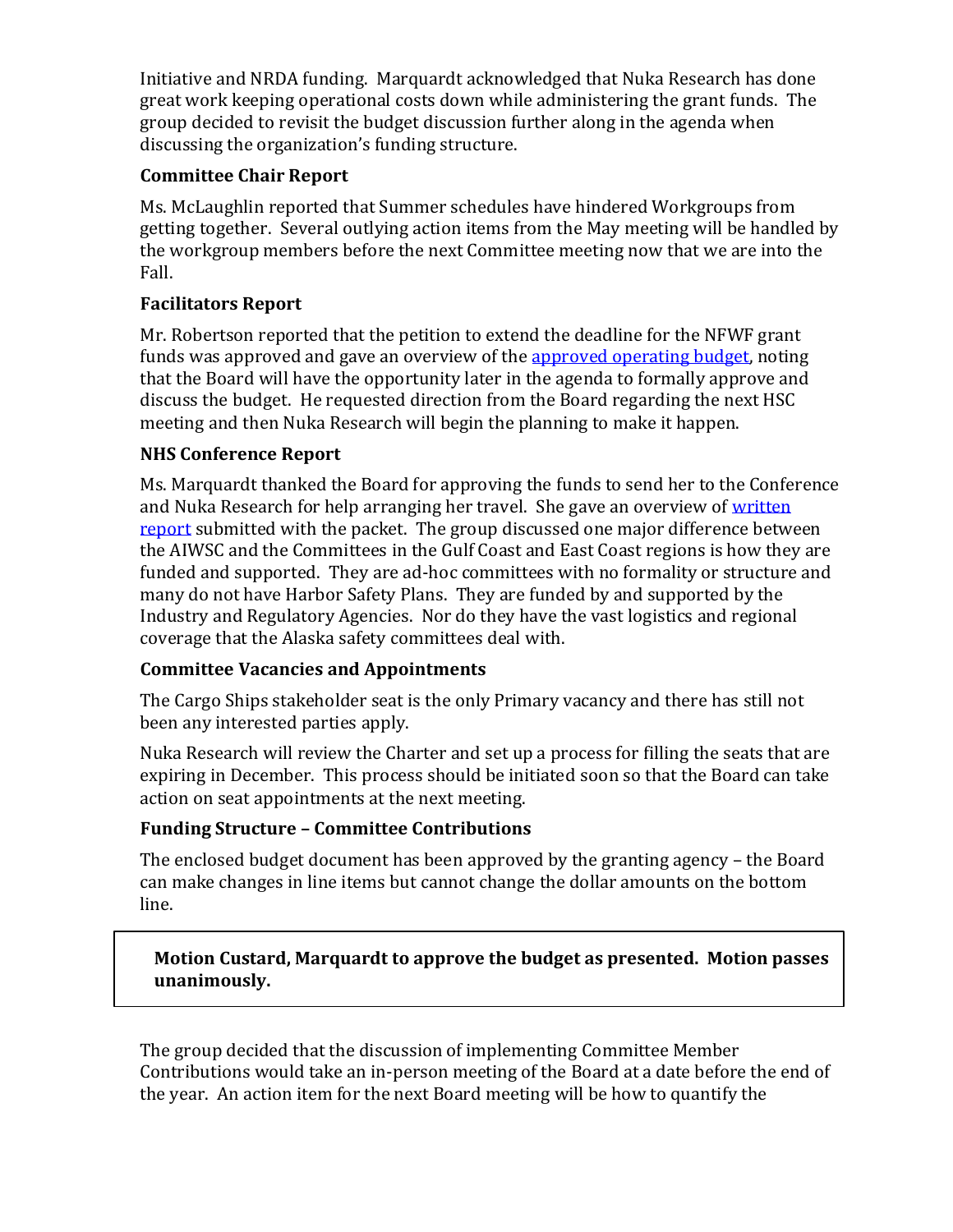financial need and justify the request of seat holders. This will not be presented to the Committee until after the Board has fine-tuned the approach.

### **West Coast Harbor Safety Committee Summit**

Mr. Robertson offered to attend the Summit as he will be in the area and it would only cost an additional \$350 in airfare plus hotel and meals for him to attend.

**Motion McLaughlin, Marquardt to approve funding Tim Robertson's attendance to the West Coast Harbor Safety Committee Summit as a representative of the Aleutian Islands Waterways Safety Committee. Motion Passes unanimously.**

## **Resolution 19-01 Establishing Checking Account**

**Motion Custard, McLaughlin to approve Resolution 19-01 establishing a checking account for the AIWSC Organization.**

**Motion Kelty, Marquardt amend the resolution to specify that any amount over \$5,000 will require the signature of two account signers. Amendment passes unanimously.**

**Voice vote on Main Motion passes unanimously.**

## **Resolution 19-02 Authorizing Credit Card Payments**

**Motion Marquardt, McLaughlin to approve Resolution 19-02 authorizing credit card payments and a Paypal account for AIWSC contributions. Motion passes unanimously.**

#### **Next Committee Meeting**

Poll members for a meeting date sometime in late October. This will be a teleconference meeting. For the next in-person HSC meeting it would be good to have a DOD presentation.

#### **Next Board Meeting**

This should be an in-person meeting to hold the Membership contribution discussion, appoint/renew expired Committee seats and hold annual Board elections.

#### **Review Action Items**

- **Sara will poll the Committee for a teleconference at the end of October**
- **Nuka Research will develop a process for addressing expiring HSC member seats and begin another round of advertising to solicit applicants**